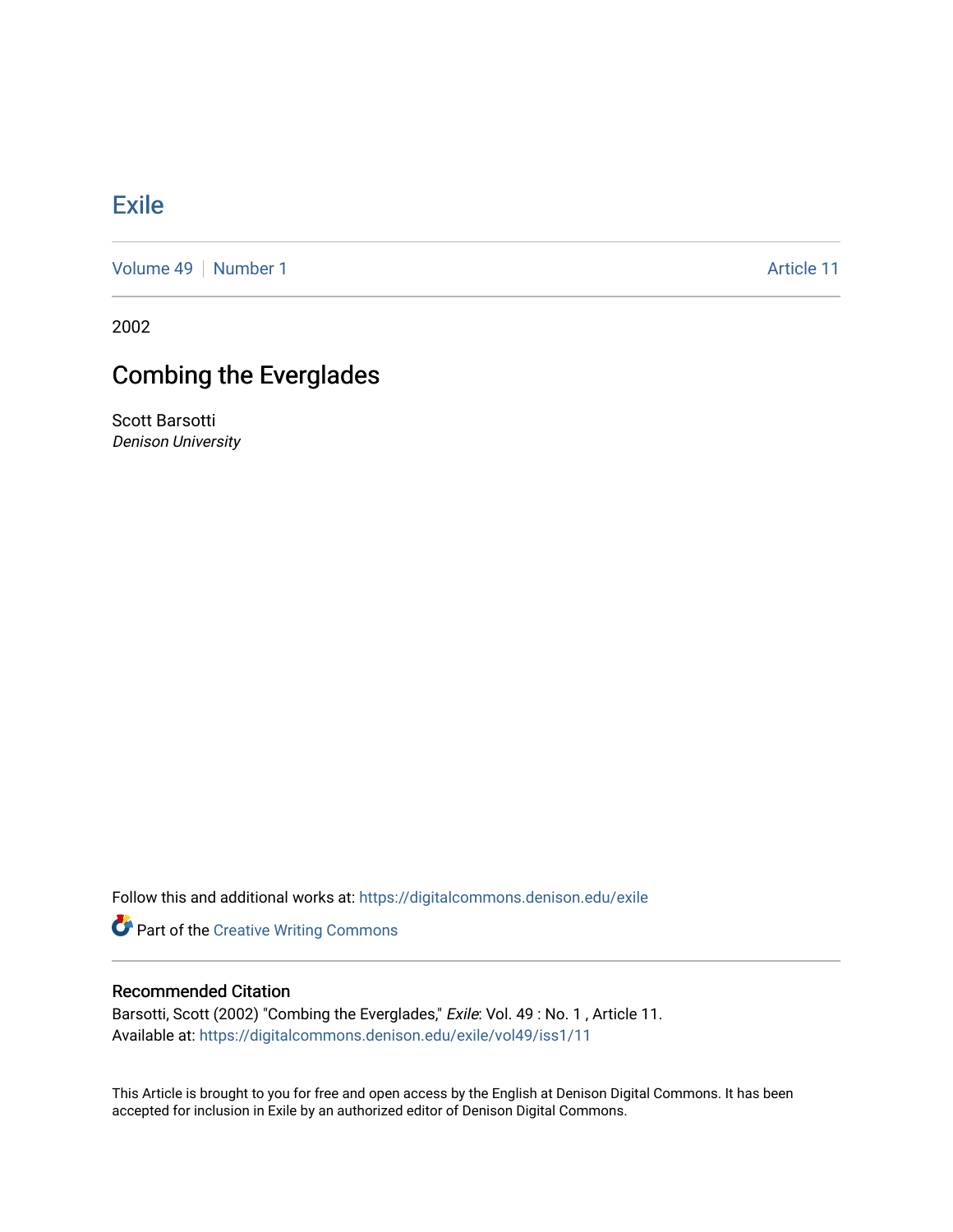## **Combing the Everglades**

exile

Dig in the marsh, brother, and show us what you've found.

1'11 make my home where I find sun belts and plump pies glowing near high noon with confectioner's sugar. I find him somewhere in the swamp where he pushes through the mud, squirting irresistibly uncomfortable between toes. He barely speaks, selfishly. He says he found a map. Nothing to do with me he says. I reminisce with him of when I taught him to drink beer, dark amber bock the tarnish of the water. Which is more significant?

I ask him if he ever believed in the Bible. He said 'no.' I ask him if the ground he stands on is my home. He said 'no.' Could it be? 'No.' That's not a map, brother. 'Fuck you, asshole.' I was just saying. 'Deal with your own affairs.'

Wavy hair beneath the gallons of muck, alligators fading under. One takes a bite of my brother's calf. He's not happy but continues his dig. It's only blood.

You're naïve, brother, you'll find nothing there but new dry ground to make wet with the rushing waters. I'll build my home in a place where the sun still bounces off the surface, and doesn't absorb to die like shrapnel. 'We'll see,' he says, and swims arrogantly.

In my head he's dying, covered in mud, face down as his back becomes caked and grey in the midday heat. Some fucking treasure.